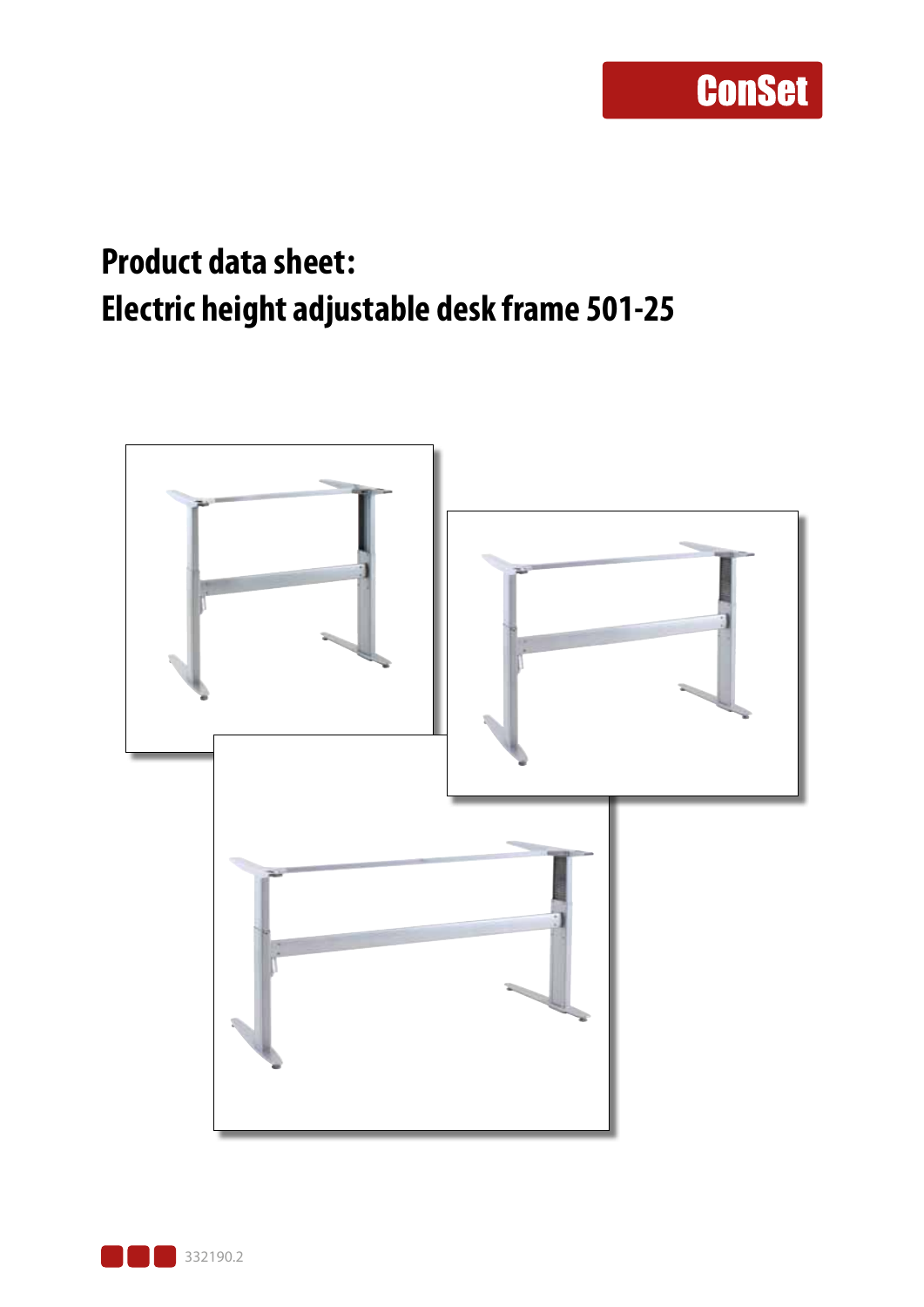### **Table of contents**

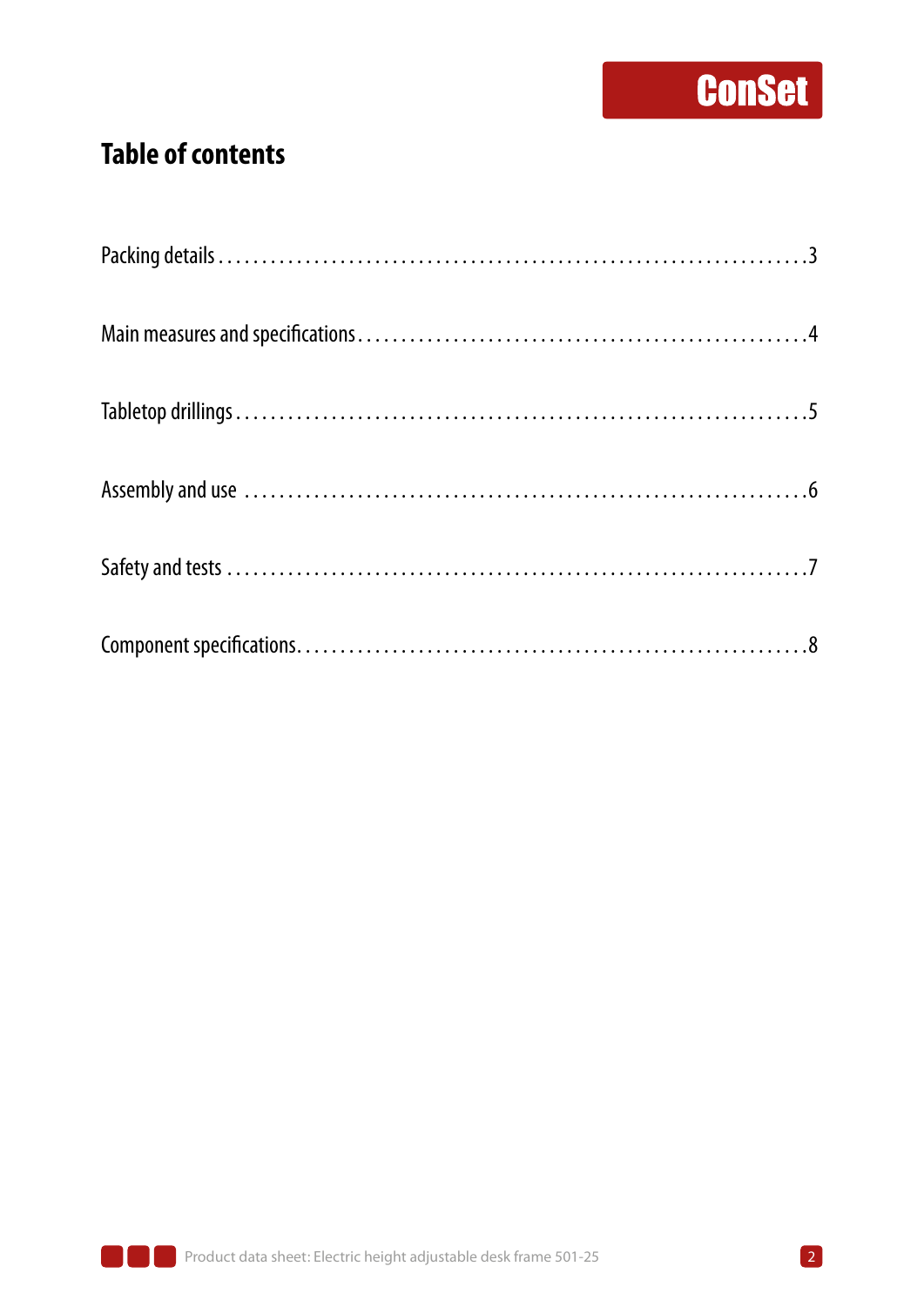### **Packing details**

| [inch]<br>[mm] $ 27-15/16" \times 6-5/16" \times 27-3/16"$                                      | [inch]<br>[inch]<br>linch<br>[inch]<br>[inch]<br>[inch]<br>48-13/16" x 7-5/16" x 3-15/16"<br>50-3/8" x 7-5/16" x 3-15/16"<br>$31 - 1/8"$ x 7-5/16" x 3-15/16"<br>54-3/4" x 7-5/16" x 3-15/16"<br>57-7/8 x 7-5/16" x 3-15/16"<br>65-3/4 x 7-5/16" x 3-15/16" |                                     | [bs]<br>$\overline{4}$                     | [bs]<br>[lbs<br>[los<br>$\overline{25}$<br>[los<br>[lbs<br>$\begin{array}{c} 2 \overline{1} \overline{2} \overline{1} \overline{1} \overline{2} \overline{1} \overline{1} \overline{2} \end{array}$<br>$\overline{1}$<br>თ | Staalvej 14-16<br>DK-6900 Skjern<br>Denmark<br>Conset A/S | Box components, 501-25 Series                                                                                                                    | REVISION<br>0<br>125160<br>DWG NO.                                                                                                                                                                 |
|-------------------------------------------------------------------------------------------------|-------------------------------------------------------------------------------------------------------------------------------------------------------------------------------------------------------------------------------------------------------------|-------------------------------------|--------------------------------------------|----------------------------------------------------------------------------------------------------------------------------------------------------------------------------------------------------------------------------|-----------------------------------------------------------|--------------------------------------------------------------------------------------------------------------------------------------------------|----------------------------------------------------------------------------------------------------------------------------------------------------------------------------------------------------|
|                                                                                                 | [mm]<br>$\lceil mm \rceil$<br>[mm]<br>$\sqrt{\frac{2}{2}}$<br>[mm]<br>$\begin{bmatrix} \mathsf{m}\mathsf{m} \end{bmatrix}$                                                                                                                                  |                                     | [kg]                                       | 医区<br><b>I</b> ex]<br>[kg<br><b>I</b> ex<br><b>lo</b> yi                                                                                                                                                                   | $\circledcirc$                                            | Ë<br>03-02-201<br>DATE                                                                                                                           |                                                                                                                                                                                                    |
|                                                                                                 | 1240 x 185 x 100<br>1280 x 185 x 100<br>1390 x 185 x 100<br>1470 x 185 x 100<br>$L$ xW xH 1670 x 185 x 100<br>790 x 185 x 100                                                                                                                               |                                     | $\Omega$                                   | 4 10 10 <mark>10</mark> 17 10 10                                                                                                                                                                                           | SHEET 4 OF 4                                              | NAME<br>.⊵<br>Processes:<br>CHECKED<br>DRAWN                                                                                                     | WEIGHT:                                                                                                                                                                                            |
| 501-25 XXXXX WxDxH 710 x 160 x 690<br>501-25 - box measures<br>Box of cross bars<br>Box of legs | $ Lx$ WxH<br>LxWxH<br><b>LxWxH</b><br><b>LxWxH</b><br>LxWxH<br>501-2X XX084<br>501-2X XX172<br>501-2X XX129<br>501-2X XX133<br>501-2X XX152<br>501-2X XX144                                                                                                 | 501-25 - box weights<br>Box of legs | Box of cross bars<br>501-25 XXXXX          | 501-2X XX129<br>501-2XXX084<br>501-2X XX133<br>501-2X XX144<br>501-2X XX152<br>501-2X XX172                                                                                                                                | DO NOT SCALE DRAWING                                      | UNLESS OTHERWISE SPECIFIED:<br>DIMENSICNS ARE IN MILLIMETERS<br>TOLERANCES: According to<br>ANGUL'AR: DIN 7168-m<br>PROPRIETARY AND CONFIDENTIAL | THE INFORMATION CONTAINED IN THIS<br>DRAWING IS THE SOLE PROPERTY OF<br>CONSET A/S. ANY REPRODUCTION IN PART<br>PERMISSION OF CONSET A/S IS PROHIBITED.<br>PERMISSION OF CONSET A/S IS PROHIBITED. |
| O                                                                                               |                                                                                                                                                                                                                                                             | Right leg<br>Left leg               | Control box & power supply<br>Mounting bag | Í<br>W<br>Upper cross bar<br>ower cross bar                                                                                                                                                                                |                                                           |                                                                                                                                                  |                                                                                                                                                                                                    |

# **ConSet**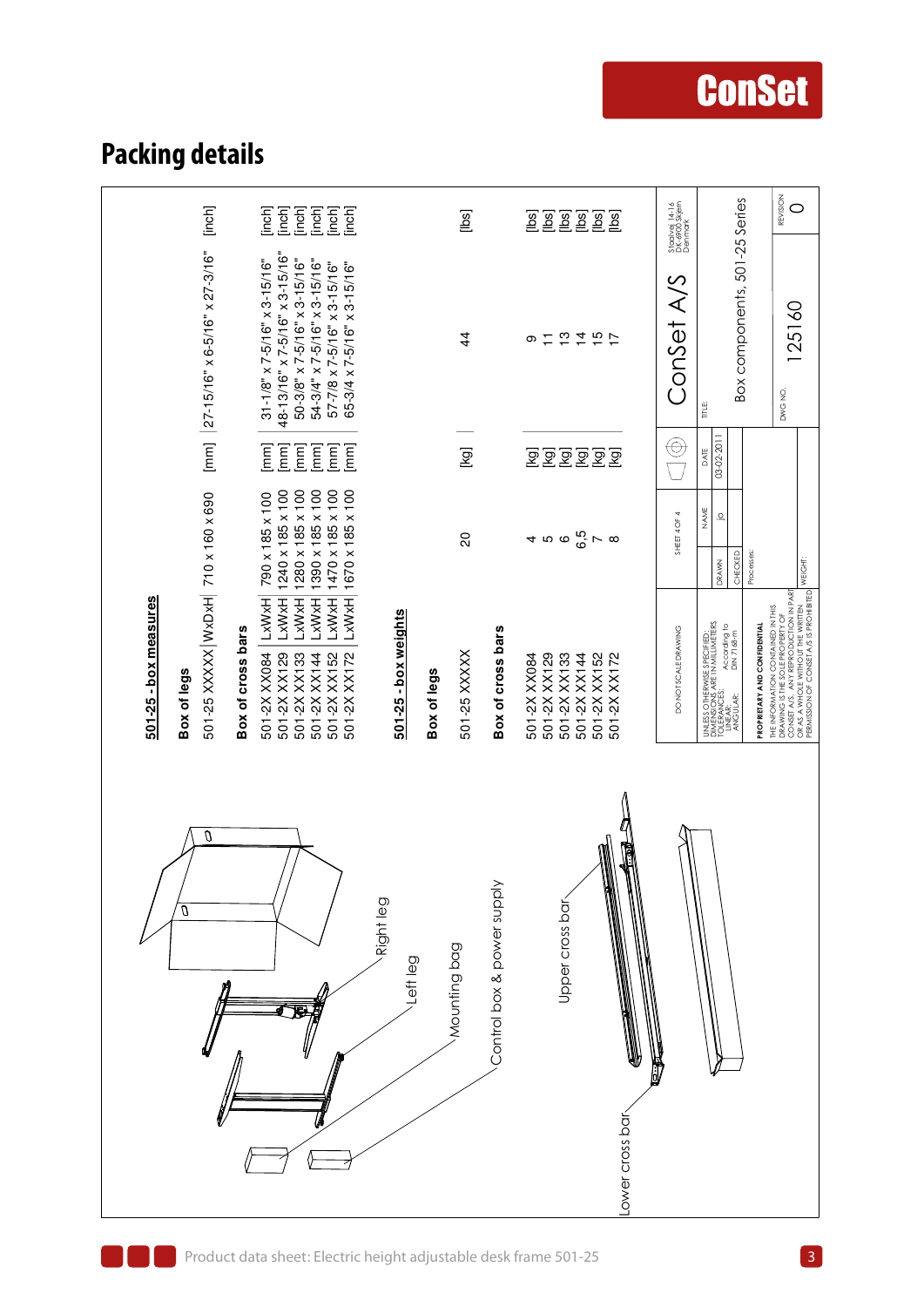

#### **Main measures and specifications**

**ConSet**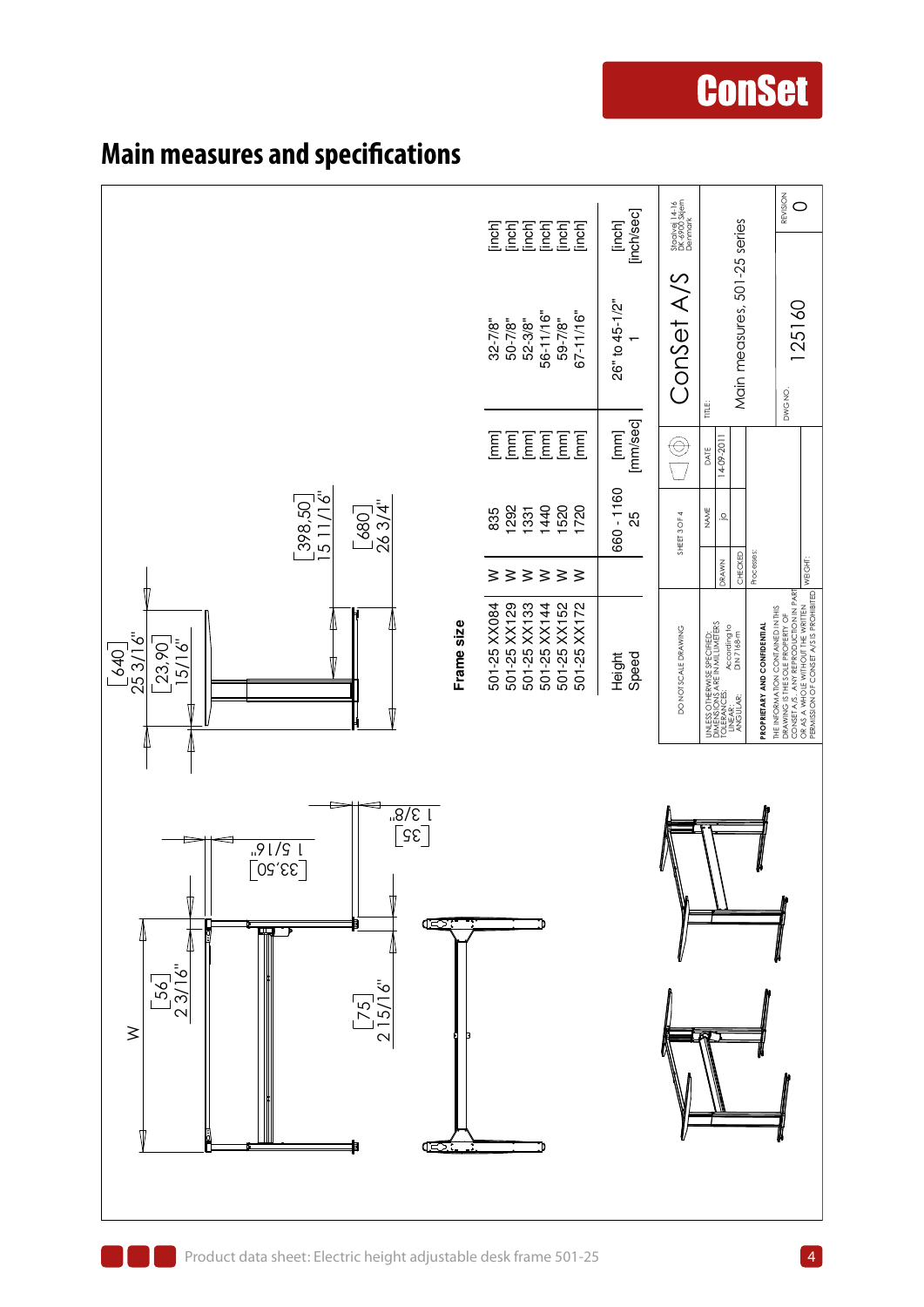### **Tabletop drillings**

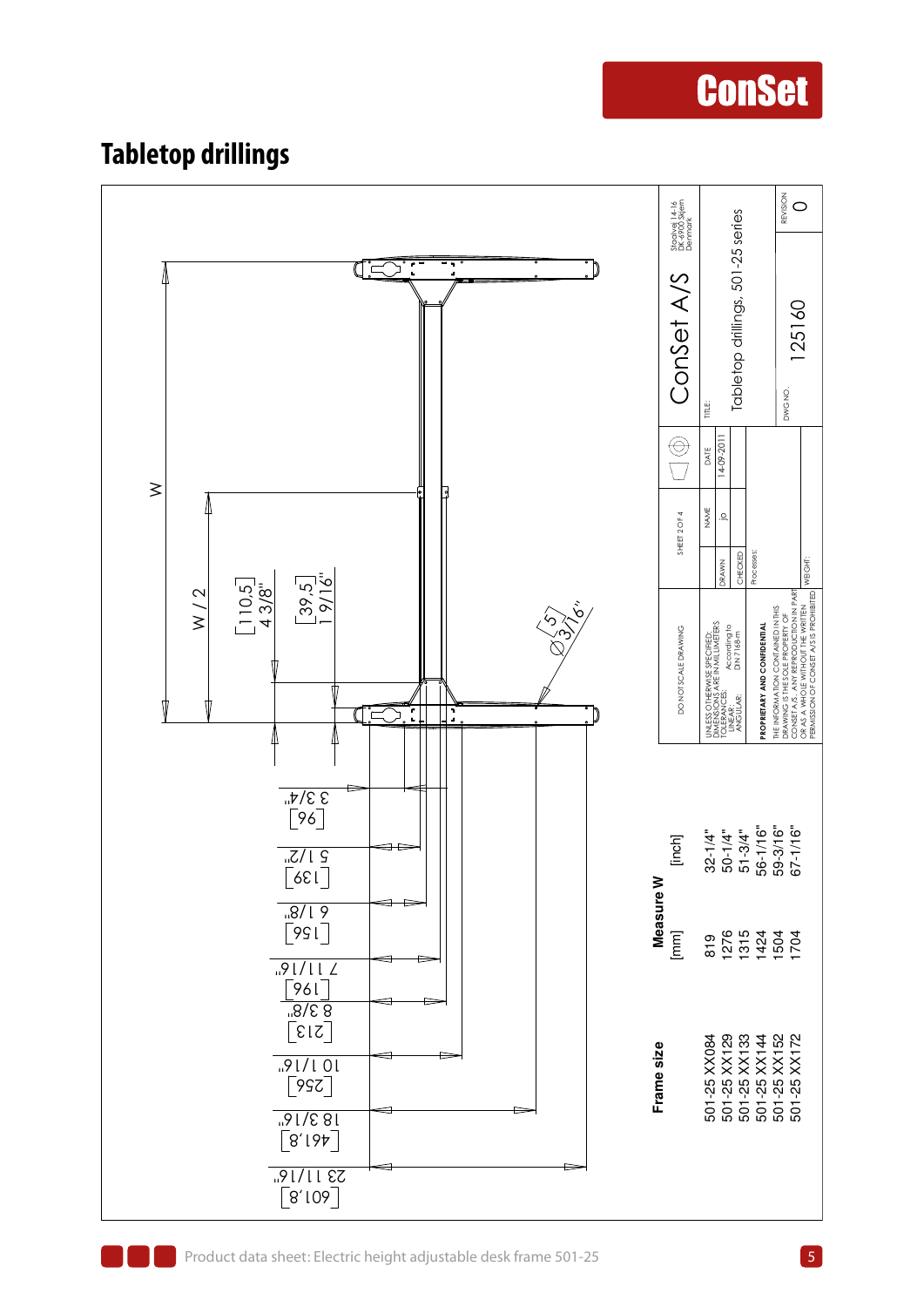#### **Assembly and use**

Along with all products a "Direction for assembly and use" is delivered. In this you will find a detailed description of the way of assembly.



After the frame has been mounted the chosen tabletop is mounted and the operation unit will be possible to fix at the bottom side of the table top. This operation unit has a push switch and a rocker switch.

With push switch A and rocker switch B it is possible to move the tabletop up and down and can be stopped at all levels. For safety reasons it is necessary to push both buttons at the same time for moving the table up and down.



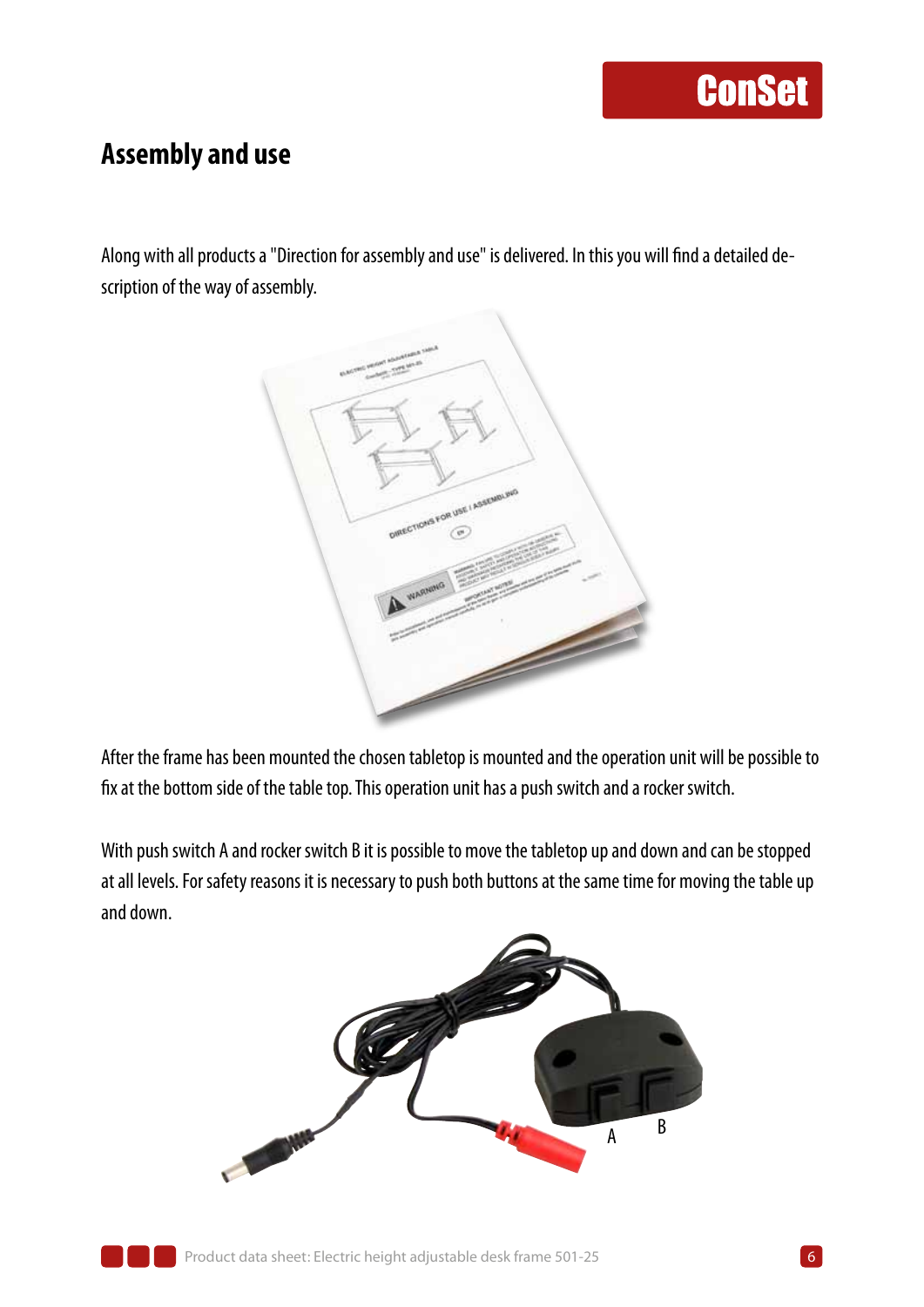#### **Safety and tests**

All ConSet sit and stand desk frames meet the necessary requirements within the following relevant categories:

- ∙ EN 527-1: Office furniture Workplaces and desks Part 1: Dimensions
- ∙ EN 527-2: Office furniture Workplaces and desks Part 2: Mechanical safety requirements
- ∙ EN 527-3: Office furniture Workplaces and desks Part 3:

Methods of test for the determination of the stability and the machanical strength of the structure.

#### **Declaration of conformity**

We hereby declare, under our sole responsibility that the following product:

∙ ConSet sit and stand table product type **501-25**

is in accordance with:

∙ Directive 2006/42/EF of The European Parliament and of the Council of 17 May 2006 on machinery and on changes of directive 95/16/EF

With reference to the above please be aware that:

- ∙ the sit and stand table is considered a machine and
- ∙ the sit and stand table may not be used until it has been assembled and installed according to the instructions.